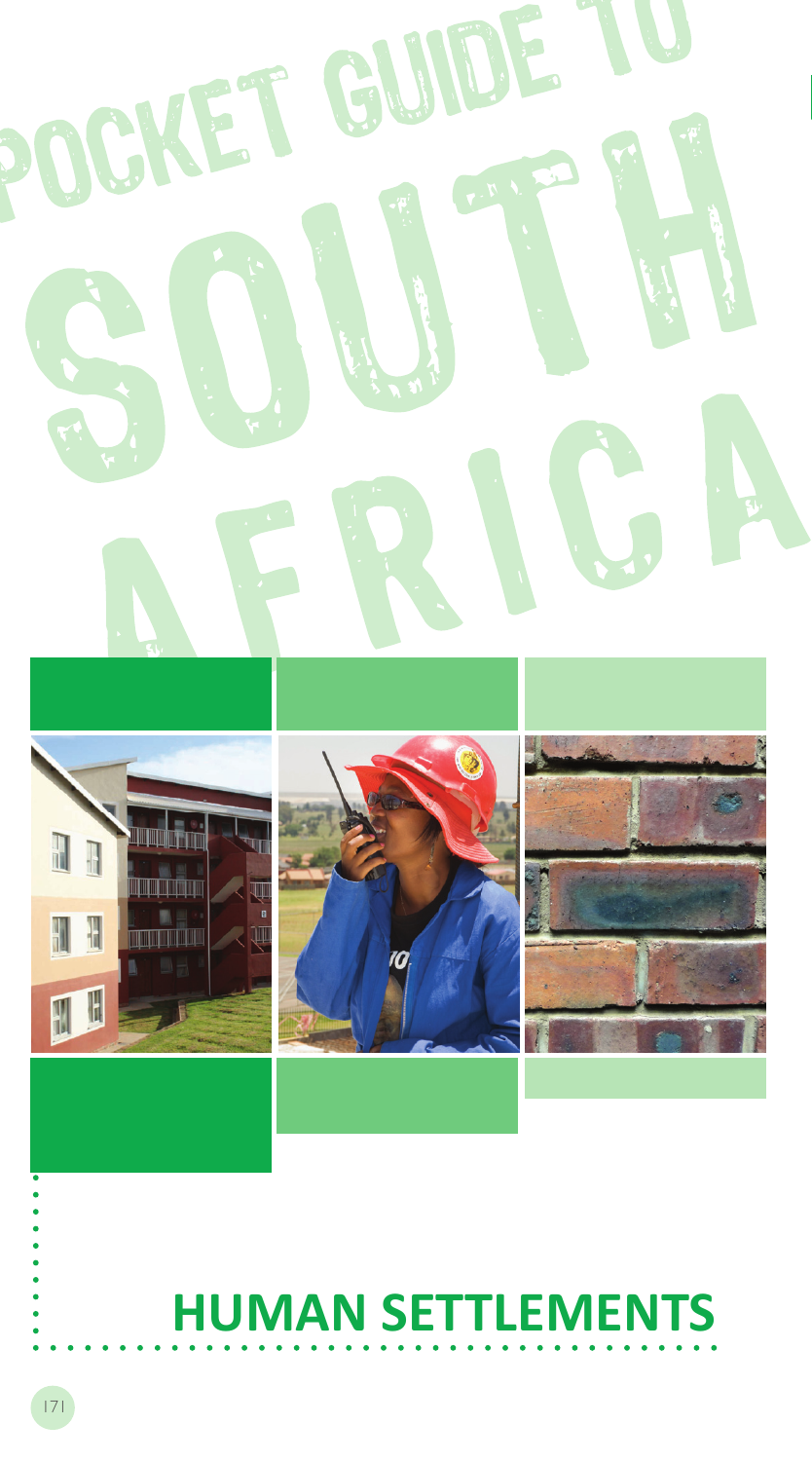Pocket Guide to South Africa 2011/12 **HUMAN SETTLEMENTS**

The Department of Human Settlements determines, finances, promotes, communicates and monitors the implementation of housing and sanitation programmes in South Africa.

M H.

Government has set itself the target of making a positive impact on the quality of life of 500 000 households by 2014, by upgrading informal settlements. The upgrade will provide households with security of tenure and access to essential services in sites that are close to economic and other social amenities.

To meet its objective of sustainable human settlements and improved quality of household life, the Department of Human Settlements has identified the following areas of priority:

- accelerated delivery of housing opportunities
- access to basic services
- more efficient land use
- an improved property market.

**A.** 

Between 1994 and June 2011, government built over three million homes for South Africans, giving shelter to over 13 million people.

## **Sustainable human settlements**

By June 2011, the formalisation of 206 informal settlements had been completed. Of the 2 700 informal settlements

In terms of government's 12 outcomes, the Department of Human Settlements contributes directly to sustainable human settlements and improved quality of household life (Outcome 8).

To accelerate the delivery of basic services and housing opportunities, and improve access to the property market, the Department of Human Settlements, together with provinces and municipalities, will focus on the following outputs over the medium term:

- upgrading 400 000 units of accommodation within informal settlements
- improving access to basic services by providing universal access to sanitation
- facilitating the provision of 80 000 affordable social and rental housing units of accommodation in well-located areas
- facilitating the provision of improved housing finance opportunities for 600 000 households within the gap market for people earning between R3 500 and R12 800
- releasing 6 250 ha of public-owned land for housing development.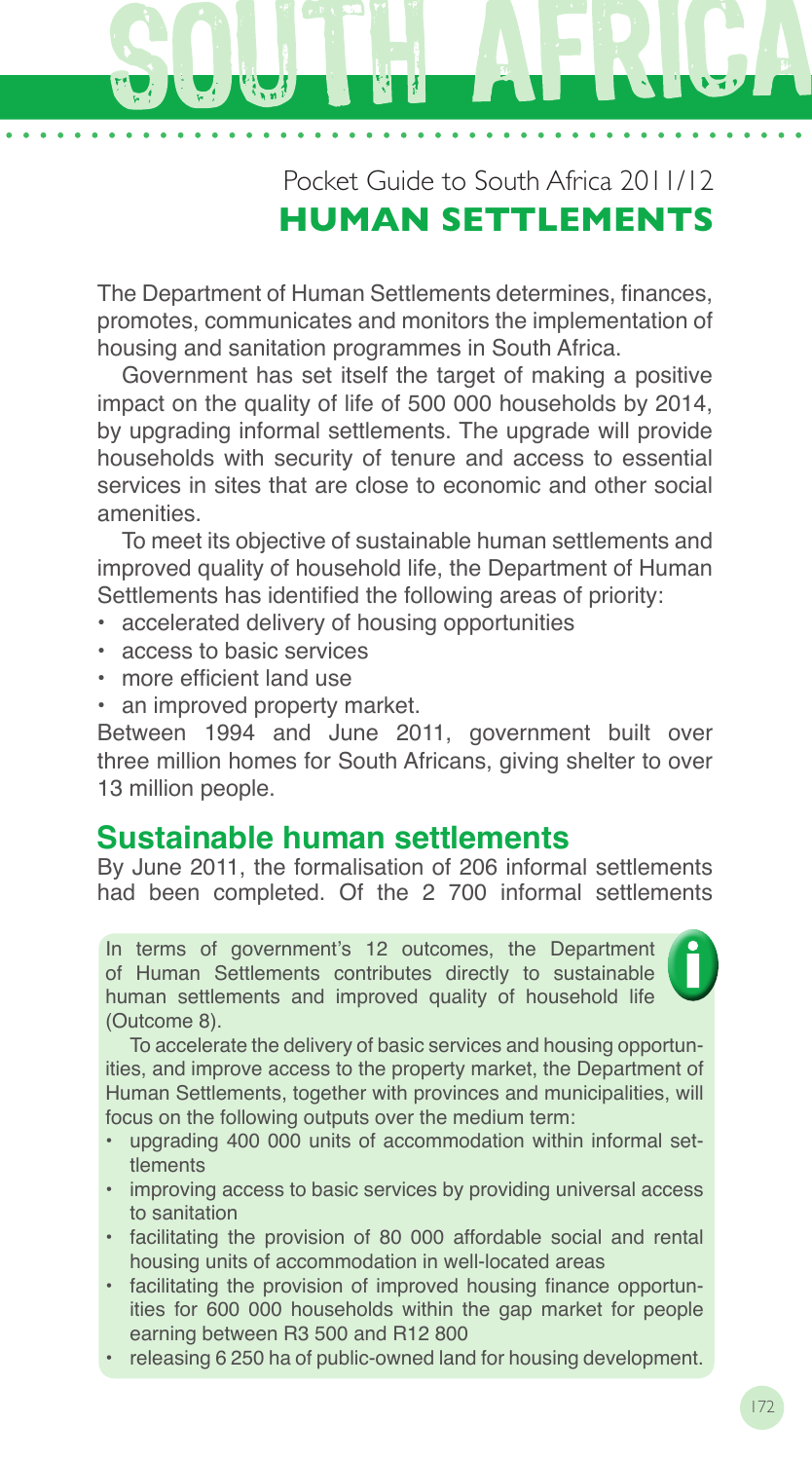countrywide, 1 100 of had been identified for upgrading and a further 335 targeted for formalisation.

Cabinet approved the Comprehensive Housing Plan (CHP) for the Development of Integrated Sustainable Human Settlements (Breaking New Ground [BNG]) that aims, among other things, to eradicate informal settlements in South Africa in the shortest possible time.

The BNG incorporates principles such as the:

- integration of subsidised, rental and bonded housing
- provision of engineering services at a higher level than many other townships, and applied consistently throughout the township
- provision of ancillary facilities such as schools, clinics and commercial opportunities.

As part of the CHP, government provides a 40-m<sup>2</sup> house with two bedrooms; a separate bathroom with a toilet, shower and handbasin; a combined living area and kitchen with a washbasin; and a ready board electrical installation where electricity supply is available in the township, to qualifying households earning less than R3 500 a month.

## **Rental housing for the poor**

Government plans to build 220 000 housing units in each financial year between 2011 and 2014. By the start of 2011/12, more than 8 000 human-settlement projects were already underway across the country.

The Housing Development Agency is fully operational, with the sole mandate to acquire land on behalf of government for human settlement. The target is to acquire 6 025 ha of land by 2014. This will provide for 500 000 housing units.

The National Upgrading Support Programme has also been established and is expected to help municipalities with upgrading projects. In addition, the Department of Human Settlements has reached an agreement with the country's major banks to form a joint working team to explore aspects of housing finance.

The National Rental Housing Strategy, which was approved in 2008, provides for people in the low-income bracket who may live in housing stock arising out of:

- provision made by previous departments
- public-sector hostels for housing migratory labour in the previous dispensation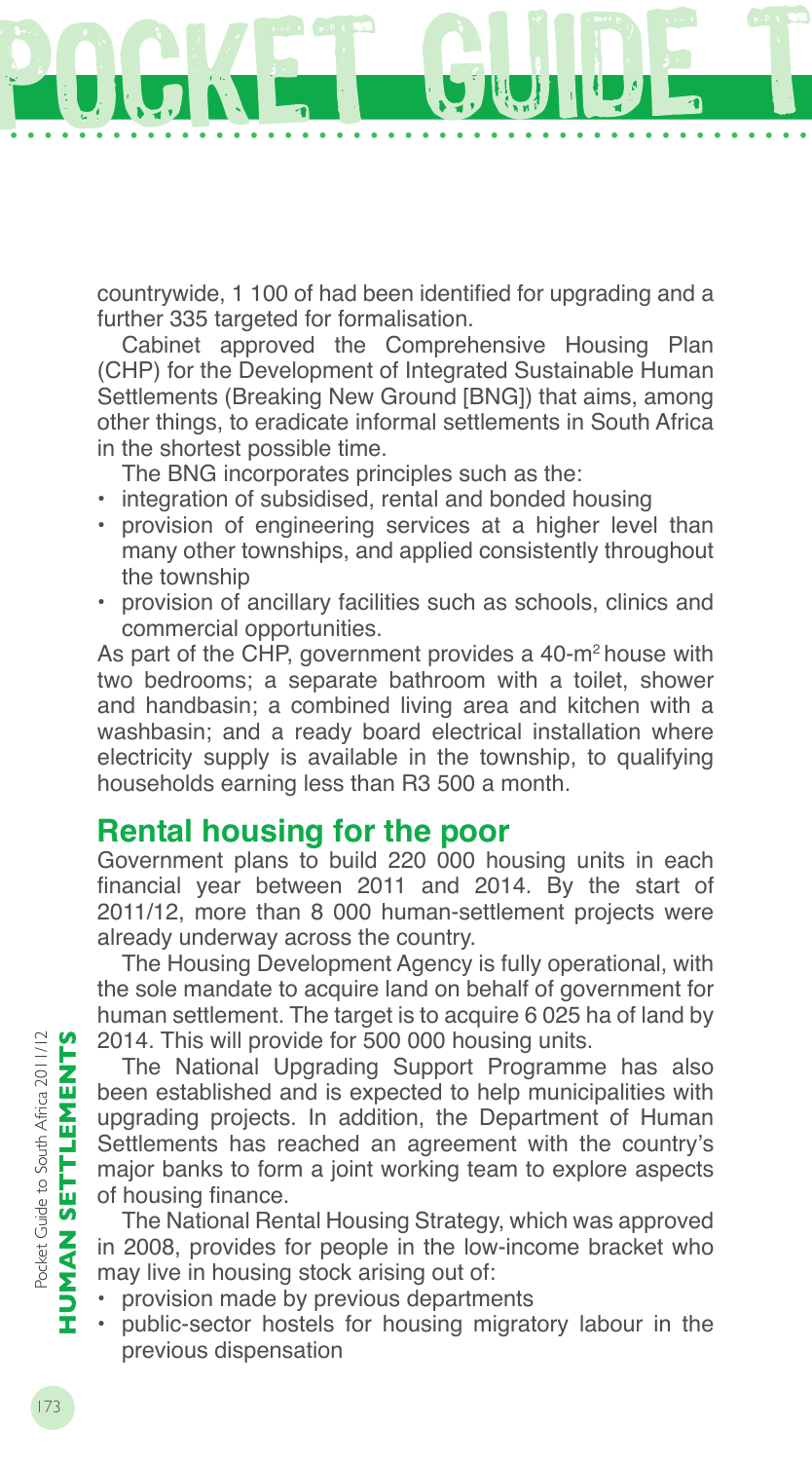Pocket Guide to South Africa 2011/12 **HUMAN SETTLEMENTS**

• municipal rental stock that has not been transferred to the households who inhabit the units, and which will continue to be used as rental accommodation because of the low economic status of the households

M H

**LEARE** 

• new high-rise housing stock to be built for the specific purpose of accommodating low-income households in rental accommodation.

Many job seekers in urban areas require rental accommodation. There has been an increased demand for affordable and well-located rental accommodation. The Department of Human Settlements has developed a project pipeline with a mix of public-private sector rental stock, including the:

- Umlazi Community Rental Unit (CRU) Programme in KwaZulu-Natal
- Brooklyn Social Housing Programme in Cape Town
- Amalinda Institutional Housing Subsidy in Buffalo City, East London
- Cavendish Inner-City Private-Sector Rental in Johannesburg
- Zola Township Small-Scale Private Rental Stock for backyard dwellers in Gauteng.

All of these are aimed at creating 80 000 rental opportunities by 2014.

The CRU Programme replaces the National Hostel Redevelopment Programme and the proposed Affordable Rental Housing Programme.

There are approximately 2 000 public hostels that need to be addressed by government. There are also 200 000 residential units owned by provinces and municipalities. The programme provides a coherent framework for dealing with the many different forms of existing public-sector residential accommodation.

The CRU Programme aims to facilitate the provision of secure, stable rental tenure for lower-income individuals. The programme targets low-income individuals and households earning between R800 and R3 500 a month, who are unable to enter the formal private rental and social housing market.

More single women are buying homes in South Africa, with the number rising significantly over the last four years. According to mortgage company Ooba, the ratio of women to men in single-person home-loan applications increased from 36,53% in January 2007 to 46,94% in 2011. Single-person applications made up 49,65% of applications, compared to joint applications.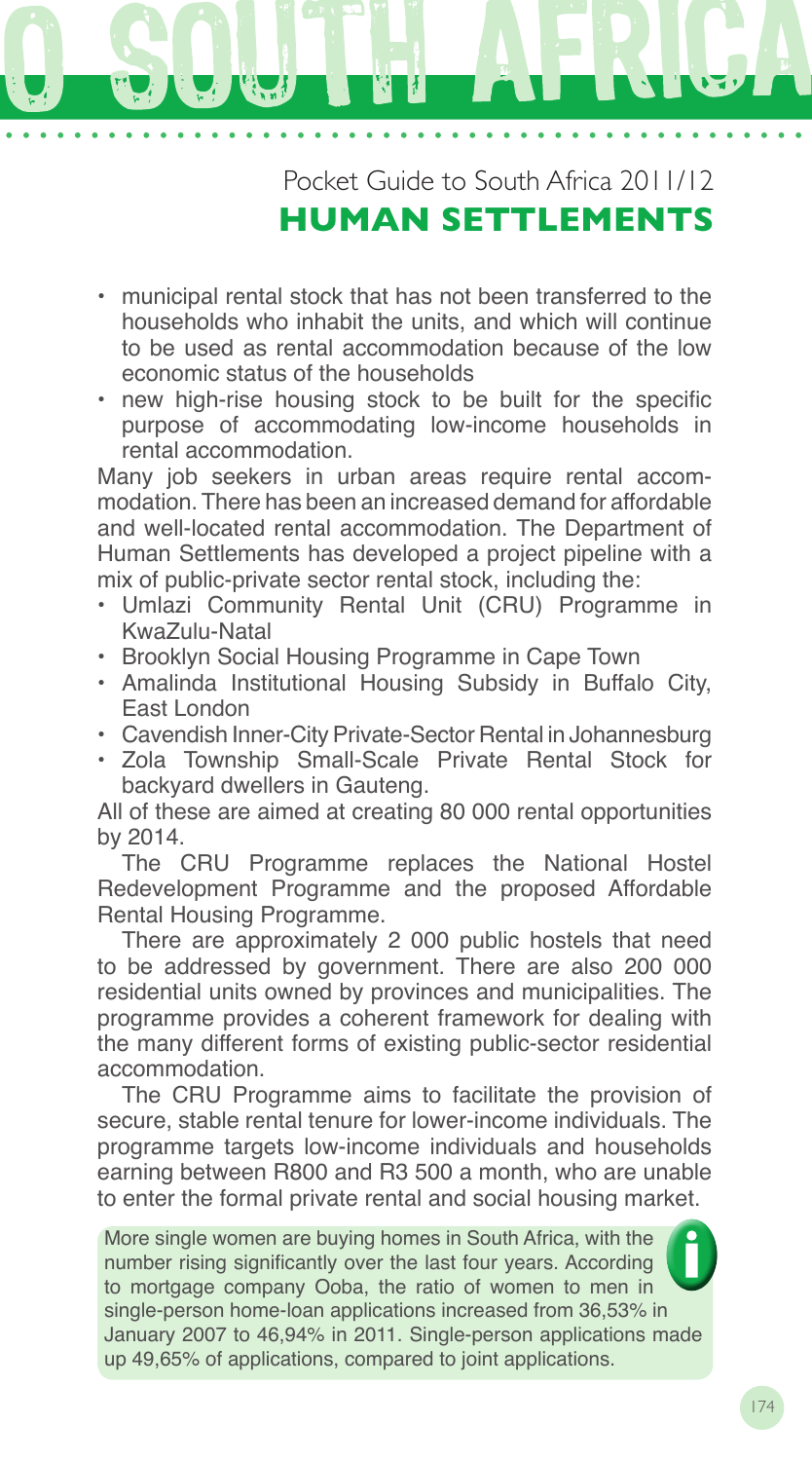In September 2011, the Department of Human Settlements introduced Mortgage Default Insurance. This ensures that home owners have shelter if they default on their repayments. It also assures financiers and bond lenders of returns in such a situation.

This is an example of a product tailor-made to take care of the housing finance needs of low- to middle-income households that may be overlooked by banks.

The CRU Programme covers:

- public hostels owned by provincial housing departments and municipalities
- "grey" hostels that have both private and public ownership
- public housing stock that cannot be transferred and has to be managed as rental accommodation
- post-1994 newly developed public residential accommodation owned by provincial housing departments and municipalities
- dilapidated, derelict and dysfunctional buildings.

## **Housing institutions**

The department's support institutions play an important role in enhancing the norms and standards of housing, and making housing more accessible to all South Africans. They also facilitate the specific housing and housing-related needs of the market, in addition to the role provincial governments and municipalities play.

The institutions are the National Home Builders Registration Council, National Housing Finance Corporation, National Urban Reconstruction and Housing Agency, Rural Housing Loan Fund, Housing Development Agency and Social Housing Regulatory Authority.

## **Subsidies**

A housing subsidy is a grant by government to qualifying beneficiaries for housing purposes. The subsidy is either paid to a seller of a house or, in new developments, the subsidy is used to finance the construction of a house that complies with the ministerial minimum norms and standards. The house is then transferred to the qualifying beneficiary.

One of the Department of Human Settlements' areas of responsibility relates to the bottom-most end of the market, where it provides housing subsidies to the poor. This is where